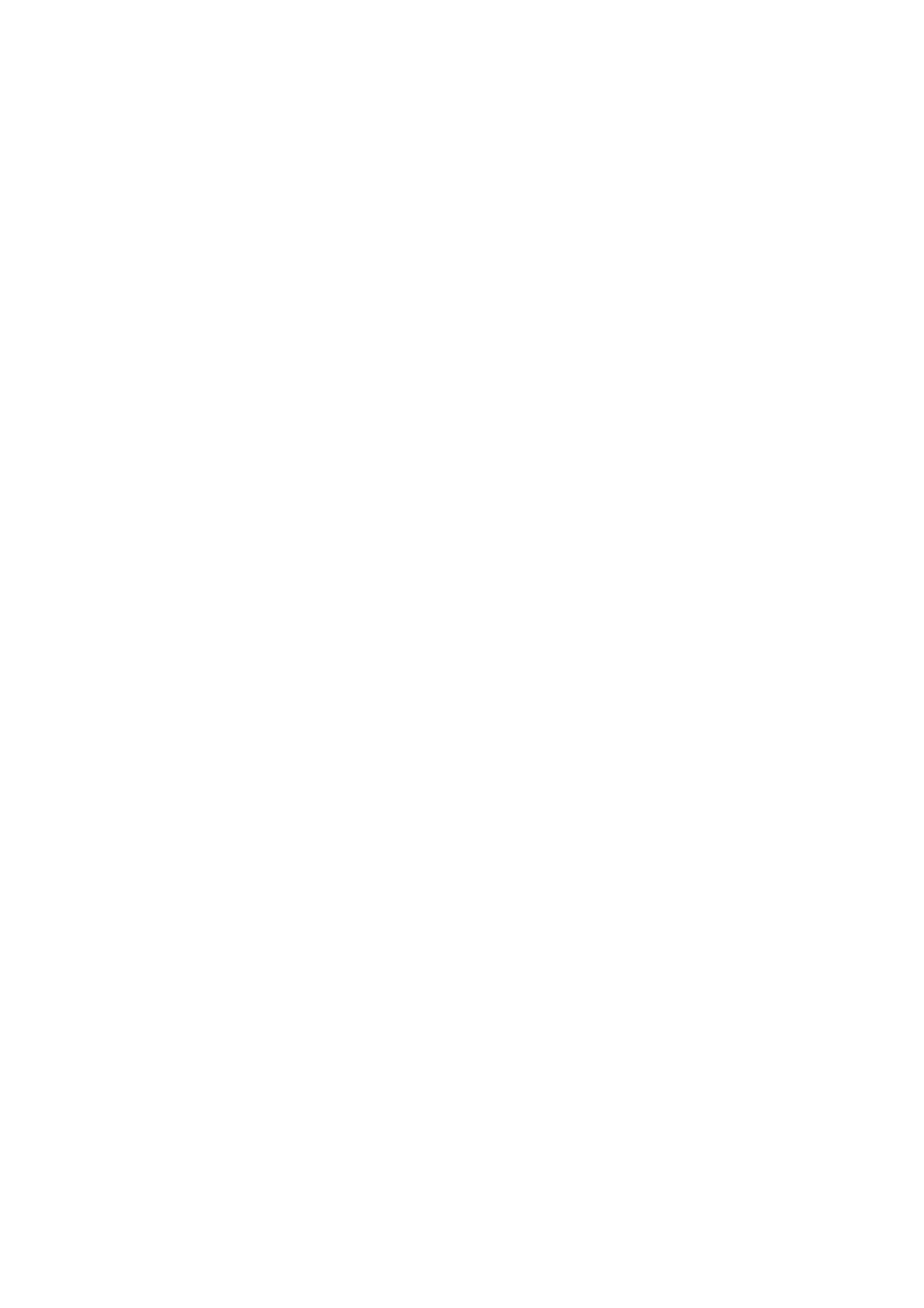#### Profile Parameter Statistics

|            | visible   r [µm] |         |                   |                     | Ecq [nm]  bp1α [μm]  bp2α [μm]  bα [μm] |           | $\alpha b$ [°]                                         | α [°]   | β [°] | ν [°]                        |                 | Sα [μm]  Sγ [μm]  K |                   | Δr [µm] |
|------------|------------------|---------|-------------------|---------------------|-----------------------------------------|-----------|--------------------------------------------------------|---------|-------|------------------------------|-----------------|---------------------|-------------------|---------|
| Mean:      |                  | 9.6967  | 403.7081          | 250.2925            | 271.3335                                | 273.7975  | -127.6530  25.0066  76.3289  -11.3355                  |         |       |                              | 14.7505 6.1020  |                     | $ 0.4225 $ 4.6751 |         |
| Std. Dev.: |                  | 4.7807  | 190.4708 315.6853 |                     | 314.8012                                | 347.1262  | 87.3579                                                | 0.9806  | .0953 | 0.4021                       | 1.1157          | 2.0353              | 0.1683 2.2141     |         |
| Minimum:   |                  | 4.1176  | 182.4976 20.1034  |                     | 42.3009                                 | 20.7363   | -249.0707  23.0072  74.4457  -12.5160  12.3779  2.7503 |         |       |                              |                 |                     | 10.1775           | 11.3839 |
| Maximum:   |                  | 20.5909 |                   | 866.9362 11173.7530 | 1189.1224                               | 1286.1027 | $-64.7185$                                             | 26.7147 |       | 178.5362 -10.8001            | 16.6747         | 10.0978 0.8158      |                   | 10.8982 |
| Median:    |                  | 8.0331  | 341.5727          | 101.0204            | 124 2091                                | 109.5483  | $-68.2416$                                             |         |       | 24.9176   76.5175   -11.2393 | 14.9673  6.3991 |                     | 0.4336 4.6549     |         |
| Robust:    |                  | 8.3582  | 369.2660 75.0692  |                     | 107.9052                                | 80.7411   | -67.6483                                               | 24.3690 |       | 76.8003   -11.3069           | 15.1999         | 17.0885             | 10.3910           | 4.6699  |



Edge Parameter r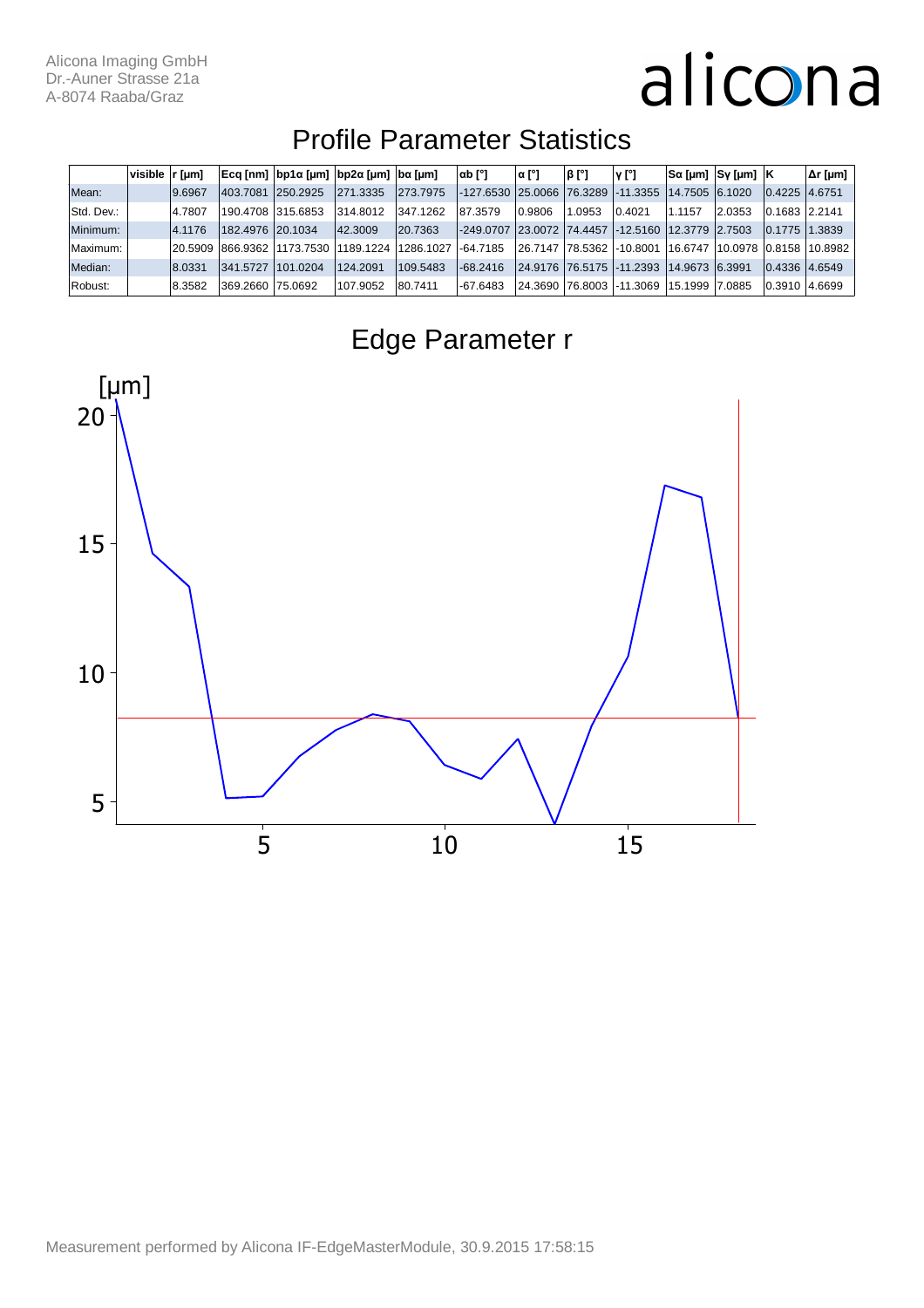#### Profile Parameters

|     | visible    | r [µm]  | $Ecq$ [nm]       | bp1α [μm] | bp2α [µm] | bα [µm]   | $\alpha b$ [°] | $\alpha$ [°]     | $\beta$ [°]     | v [°]      | Sα [µm]        | Sy [µm] | ΙK.               | $\Delta r$ [µm] |
|-----|------------|---------|------------------|-----------|-----------|-----------|----------------|------------------|-----------------|------------|----------------|---------|-------------------|-----------------|
| 1:  | ves        | 20.5909 | 620.6542         | 42.8669   | 73.7711   | 46.2101   | $-248.0719$    | 24.4607          | 78.0553         | $-12.5160$ | 12.6912        | 9.3628  | 0.7377            | 5.7823          |
| 2:  | yes        | 14.6120 | 326.5017         | 94.2848   | 123.4051  | 100.9803  | -249.0184      | 25.1812          | 76.6608         | $-11.8420$ | 14.1096        | 6.7690  | 0.4797            | 4.7522          |
| 3:  | yes        | 13.3271 | 496.8339         | 595.2770  | 628.0642  | 653.0163  | $-65.7247$     | 24.7058 76.6502  |                 | $-11.3560$ | 14.7103 6.5424 |         | 0.4447            | 4.6381          |
| 4:  | ves        | 5.1310  | 200.0492         | 51.2879   | 75.8344   | 55.4675   | -67.6153       | 24.2062          | 76.7523         | $-10.9585$ | 15.5057        | 4.5054  | 0.2906            | 2.6278          |
| 5:  | yes        | 5.1740  | 356.6437         | 89.7108   | 110.9436  | 95.3874   | $-70.1339$     | 24.8021          | 76.5231         | $-11.3251$ | 15.7093        | 3.2494  | 0.2068 2.2142     |                 |
| 6:  | yes        | 6.7691  | 307.5355         | 238.4709  | 260.1236  | 263.1628  | $-64.9816$     |                  | 26.4796 74.7267 | $-11.2064$ | 13.1392 4.5573 |         | 0.3468            | 10.8982         |
| 7:  | <b>ves</b> | 7.7453  | 392.0621         | 109.6132  | 125.0132  | 117.3561  | -249.0707      | 25.4431          | 75.6283         | $-11.0714$ | 15.0717        | 15.1504 | 0.3417            | 3.8601          |
| 8:  | yes        | 8.4077  | 298.3221         | 66.6885   | 85.1305   | 72.0987   | -67.6623       | 25.2754          | 75.9969         | $-11.2722$ | 15.4921        | 7.9881  | 0.5156            | 7.0648          |
| 9:  | <b>ves</b> | 8.1303  | 267.6519         | 107.7560  | 127.3604  | 117.0188  | -67.0498       | 25.7773 75.5364  |                 | $-11.3137$ | 15.2067        | 7.6923  | 0.5058 5.4501     |                 |
| 10: | yes        | 6.4071  | 564.0815 86.4403 |           | 107.2803  | 92.7191   | -248.7932      | 23.9814 77.5522  |                 | -11.5335   | 15.2014 4.8276 |         | 0.3176 3.0034     |                 |
| 11: | <b>ves</b> | 5.8853  | 276.5292 20.1034 |           | 42.3009   | 20.7363   | -75.8084       | 23.0072  78.5362 |                 | $-11.5434$ | 15.4981        | 2.7503  | 0.1775            | 1.3839          |
| 12: | ves        | 7.4103  | 421.1918         | 214.5565  | 232.4471  | 233.0243  | $-67.0356$     | 24.0887 77.1147  |                 | $-11.2034$ | 14.5774 6.5201 |         | 0.4473 3.9363     |                 |
| 13: | <b>ves</b> | 4.1176  | 182.4976         | 63.5007   | 83.1817   | 68.1006   | $-68.8209$     | 25.9965 75.7755  |                 | $-11.7720$ | 15.7620        | 3.2853  | $0.2084$ 2.0558   |                 |
| 14: | ves        | 7.9359  | 211.7935         | 388.1832  | 405.5330  | 425.1108  | -245.9421      |                  | 24.4189 76.6375 | $-11.0564$ | 14.8629 6.2781 |         | 0.4224 4.3872     |                 |
| 15: | <b>ves</b> | 10.6055 | 408.1784         | 1173.7530 | 1189.1224 | 1286.1027 | -65.8732       | 24.2881          | 76.5119         | $-10.8001$ | 16.6747 6.1512 |         | 0.3689            | 15.0051         |
| 16: | yes        | 17.2521 | 866.9362         | 846.3792  | 864.2464  | 933.2919  | -245.0770      | 25.0331          | 75.9198         | $-10.9530$ | 12.3779        | 10.0978 | $ 0.8158 $ 6.5380 |                 |
| 17: | <b>ves</b> | 16.7668 | 753.1585         | 222.8844  | 242.0515  | 246.4934  | -64.7185       | 26.7147  74.4457 |                 | $-11.1604$ | 14.8006 6.6611 |         | 0.4501            | 5.8820          |
| 18: | ves        | 8.2724  | 316.1252 93.5088 |           | 108.1935  | 102.0778  | -66.3559       |                  | 26.2588 74.8959 | -11.1547   | 14.1187 7.4467 |         | 0.5274  4.6716    |                 |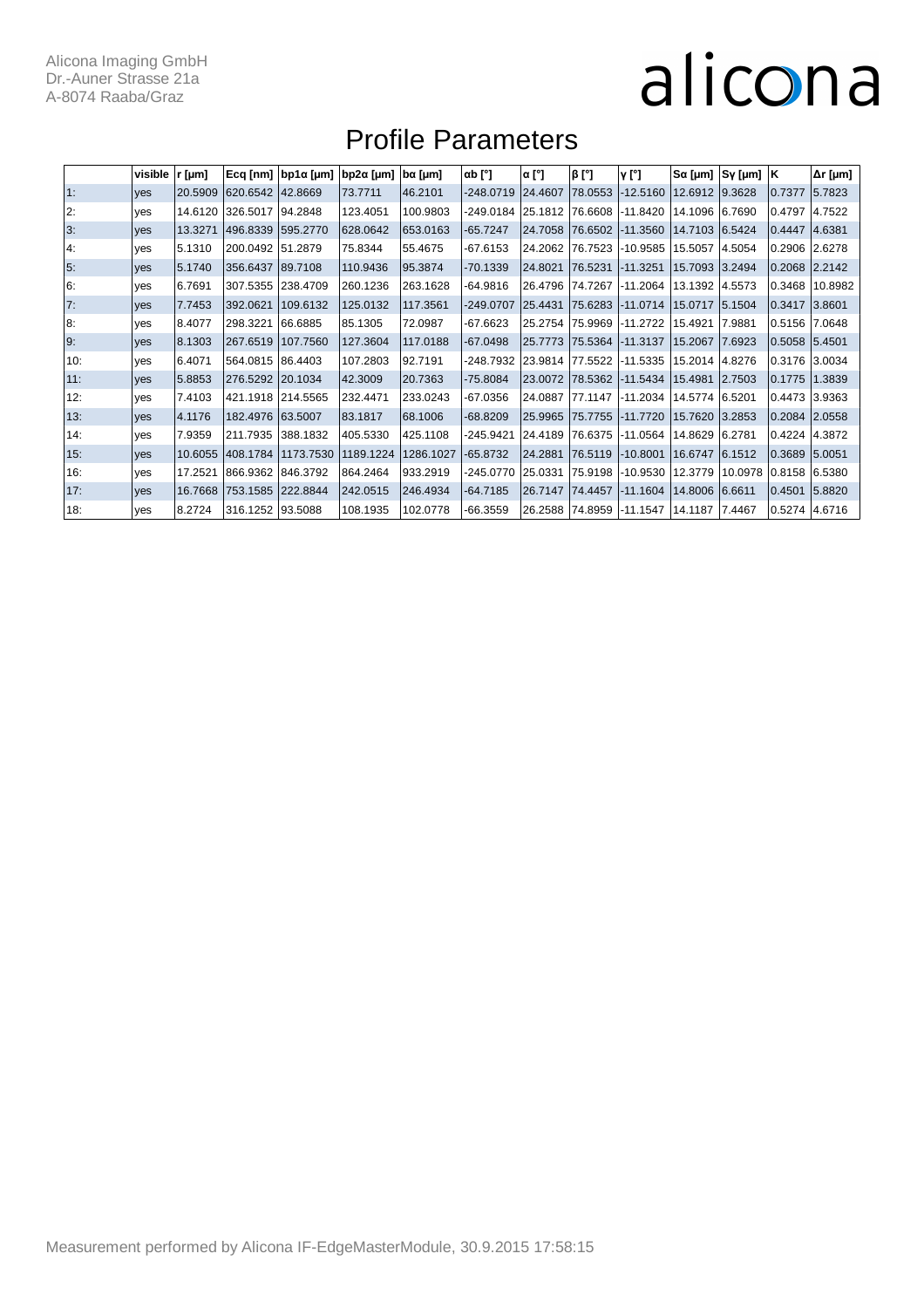### IF-EdgeMasterModule Measurement Report Cutting Edge Measurement

ReferenceType: Number of extracted profiles: Edge profile type: Date of measurement: Operator:

**1 50**

**Supporting Bevel 30.9.2015 17:57:34 Administrator**

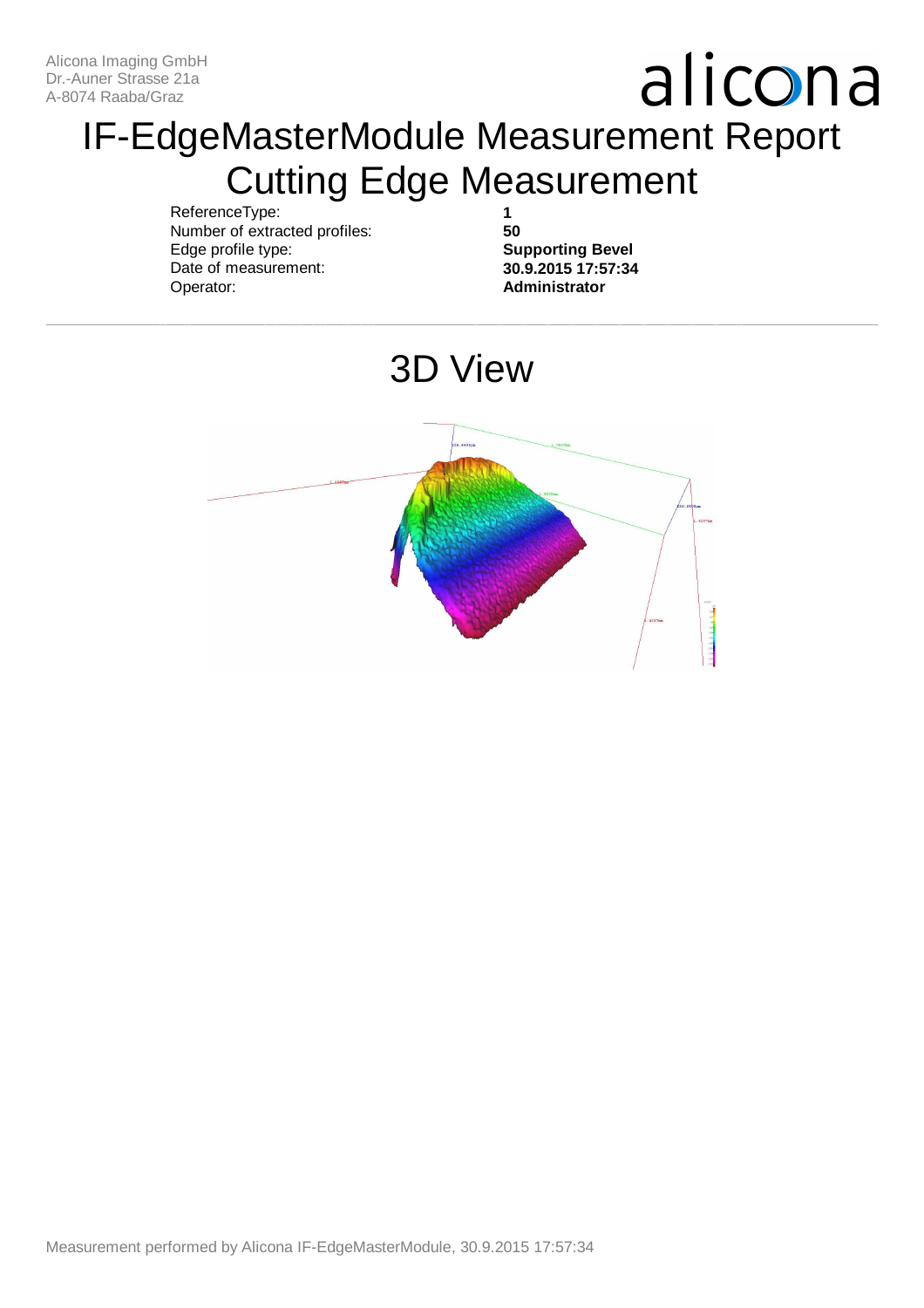### IF-EdgeMasterModule Measurement Report Cutting Edge Measurement

ReferenceType: Number of extracted profiles: Edge profile type: Date of measurement: Operator:

**1 50**

**Supporting Bevel 30.9.2015 17:50:54 Administrator**

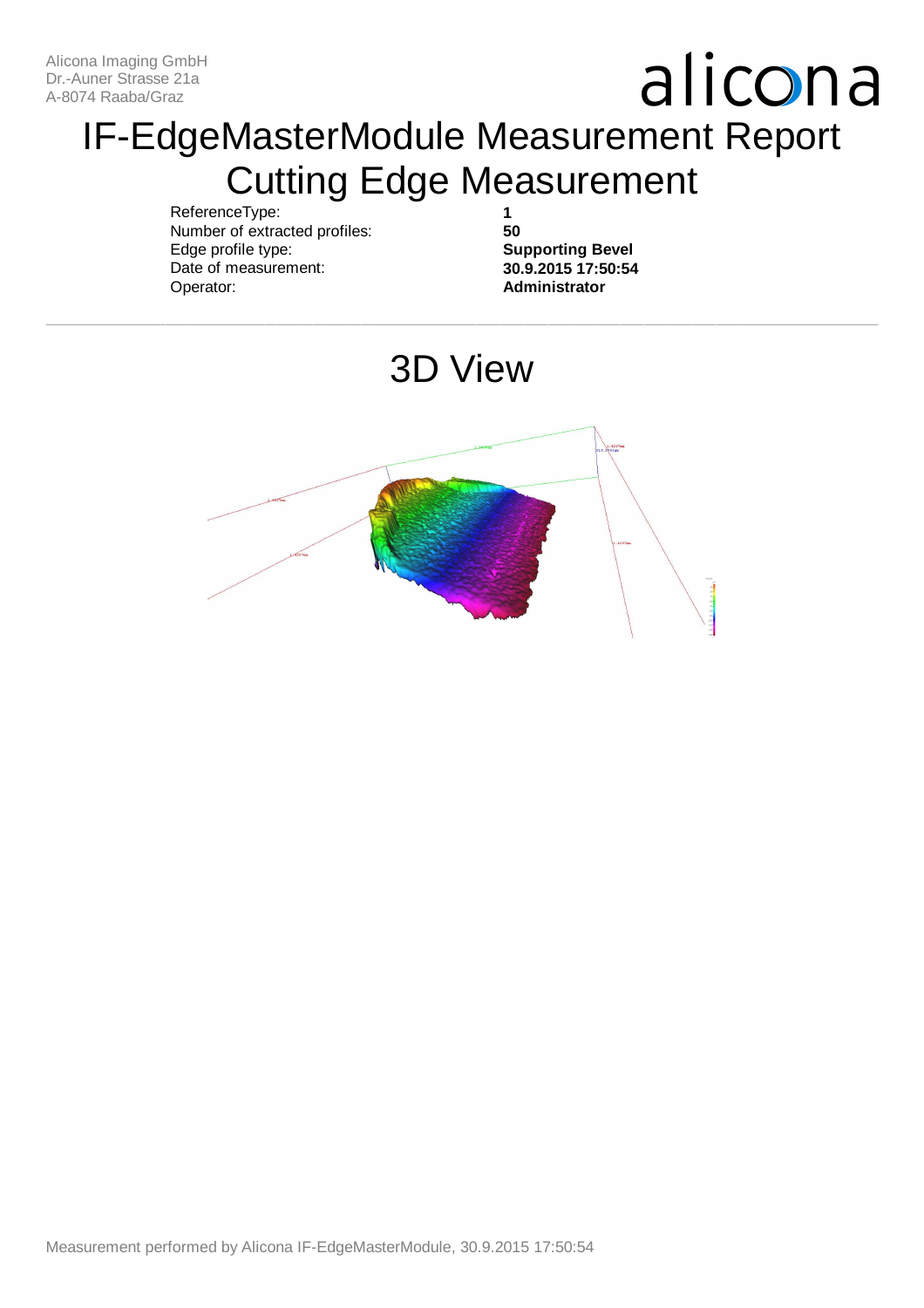### IF-EdgeMasterModule Measurement Report Cutting Edge Measurement

ReferenceType: Number of extracted profiles: Edge profile type: Date of measurement: Operator:

**1 50**

**Supporting Bevel 30.9.2015 17:56:37 Administrator**

| Name Value  |            |         | [u] Description                                              |
|-------------|------------|---------|--------------------------------------------------------------|
|             | 8.1379     |         | um Mean radius of mean edge                                  |
| $bp1\alpha$ |            |         | 134.3288  um   Proj. supporting bevel length 1 (former: Sp1) |
| $bp2\alpha$ |            |         | 153.8972 um Proj. supporting bevel length 2 (former: Sp2)    |
| lbα         |            |         | 145.8695 um True supporting bevel length (former: St)        |
| ab          | $-67.0556$ |         | Angle of supporting bevel (former: $\alpha$ supporting)      |
| lα          | 26.9179    | $\circ$ | Clearance angle                                              |
| $\beta$     | 74.3005    | 0       | Wedge angle                                                  |
| ۱Y          | $-11.2184$ | 0       | Chip angle                                                   |
| $ S\alpha$  | 14.5924    |         | um Dist. apex to end of clearance roundness (former: a)      |
| Sγ          | 6.4857     |         | $\mu$ m Dist. apex to end of chipping roundness (former: b)  |
| ΙK          | 0.4445     |         | Symmetry of cutting edge                                     |
| lΔr         | 4.3615     |         | $\mu$ m Min. dist. of edge to apex (former: S)               |
| Ecq         |            |         | 164.3638 nm Form deviation of circle (RMS)                   |
| Form        | Waterfall  |         | <b>Estimated Curvature</b>                                   |





Measurement performed by Alicona IF-EdgeMasterModule, 30.9.2015 17:56:37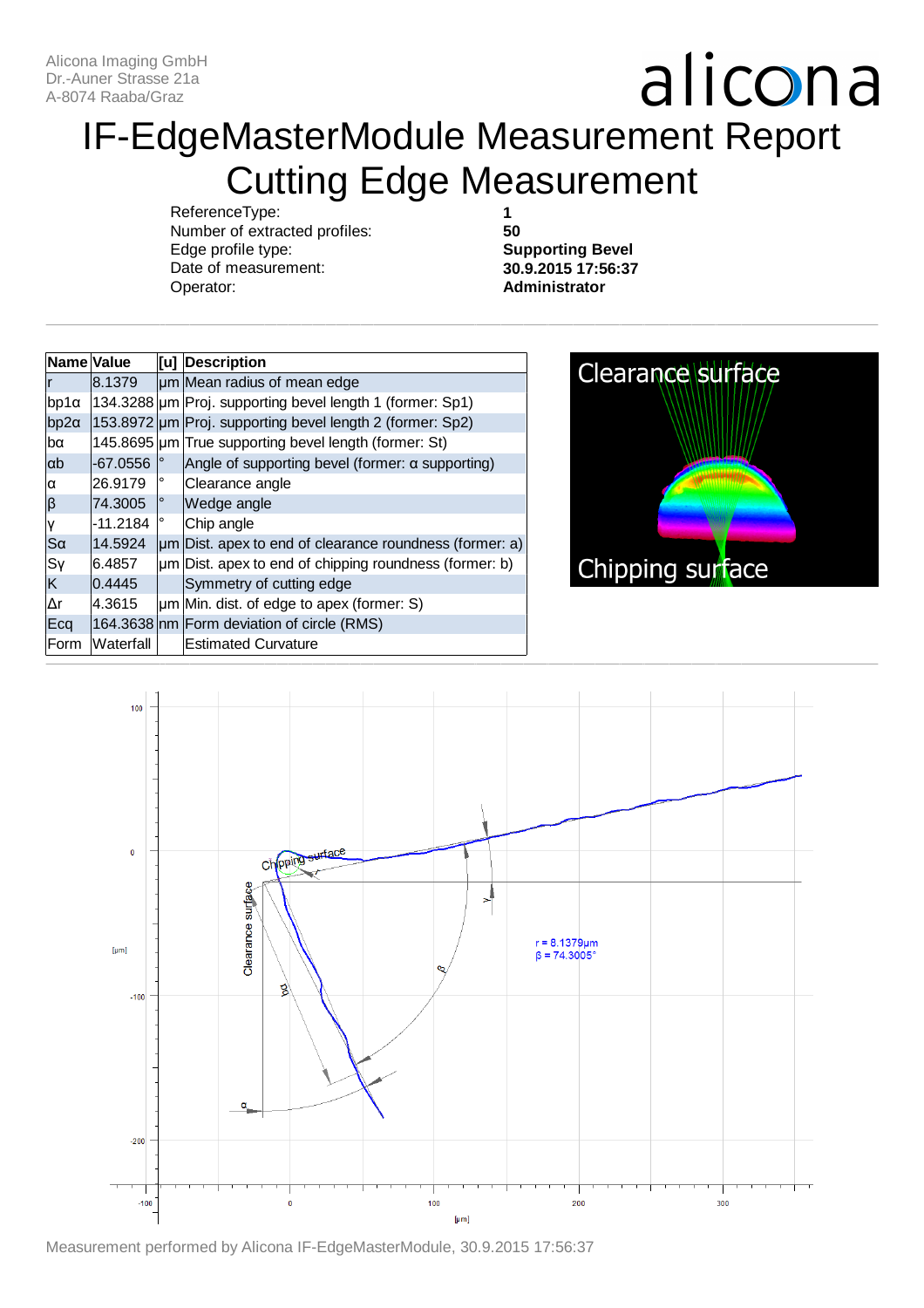### IF-EdgeMasterModule Measurement Report Cutting Edge Measurement

ReferenceType: Number of extracted profiles: Edge profile type: Date of measurement: Operator:

**1 50**

**Supporting Bevel 30.9.2015 18:05:03 Administrator**

| Name Value             |                       |         | [u] Description                                              |
|------------------------|-----------------------|---------|--------------------------------------------------------------|
|                        | 4.0698                |         | um Mean radius of mean edge                                  |
| bp1α                   |                       |         | Proj. supporting bevel length 1 (former: Sp1)                |
| $bp2\alpha$            |                       |         | Proj. supporting bevel length 2 (former: Sp2)                |
| lbα                    |                       |         | True supporting bevel length (former: St)                    |
| lαb                    |                       |         | Angle of supporting bevel (former: a supporting)             |
| α                      | 35.4624               | $\circ$ | Clearance angle                                              |
| $ \boldsymbol{\beta} $ | 77.5334               | $\circ$ | Wedge angle                                                  |
| ΙY                     | $-22.9958$ $^{\circ}$ |         | Chip angle                                                   |
| $ S\alpha$             | 12.4942               |         | $\mu$ m Dist. apex to end of clearance roundness (former: a) |
| Sγ                     | 2.6535                |         | $\mu$ m Dist. apex to end of chipping roundness (former: b)  |
| ΙK                     | 0.2124                |         | Symmetry of cutting edge                                     |
| l∆r                    | 2.2985                |         | $\mu$ m Min. dist. of edge to apex (former: S)               |
| Ecq                    | 59.1211               |         | nm Form deviation of circle (RMS)                            |
| Form                   | Waterfall             |         | <b>Estimated Curvature</b>                                   |



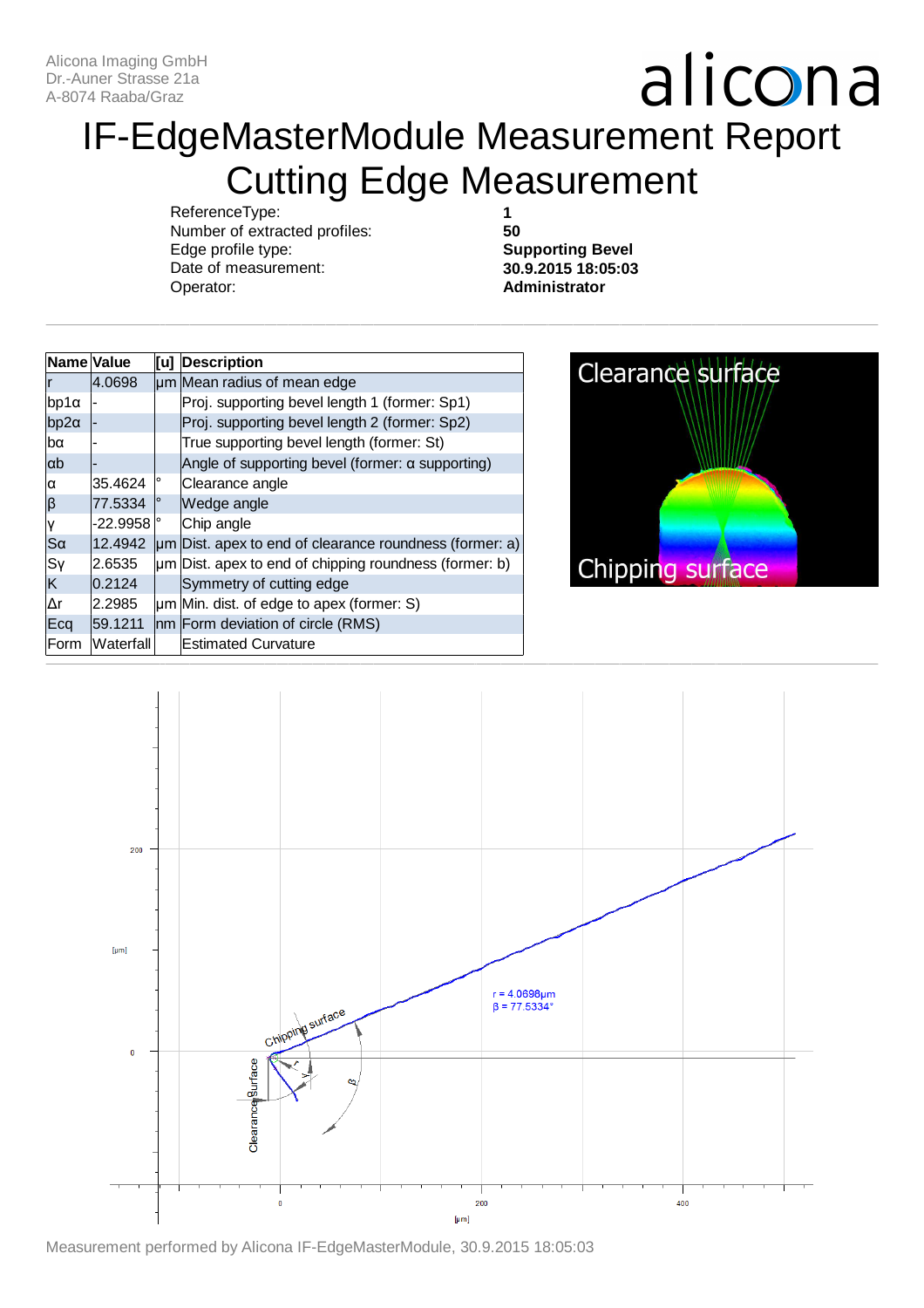### IF-EdgeMasterModule Measurement Report Cutting Edge Measurement

ReferenceType: Number of extracted profiles: Edge profile type: Date of measurement: Operator:

**1 50**

**Supporting Bevel 30.9.2015 18:09:53 Administrator**

| Name Value  |            |         | [u] Description                                              |
|-------------|------------|---------|--------------------------------------------------------------|
|             | 10.1735    |         | um Mean radius of mean edge                                  |
| $bp1\alpha$ |            |         | Proj. supporting bevel length 1 (former: Sp1)                |
| $bp2\alpha$ |            |         | Proj. supporting bevel length 2 (former: Sp2)                |
| lbα         |            |         | True supporting bevel length (former: St)                    |
| ab          |            |         | Angle of supporting bevel (former: $\alpha$ supporting)      |
| α           | 28.8393    | o       | Clearance angle                                              |
| $ \beta $   | 79.4610    | $\circ$ | Wedge angle                                                  |
| ۱y          | $-18.3004$ | ۰       | Chip angle                                                   |
| $ S\alpha$  | 13.9778    |         | $\mu$ m Dist. apex to end of clearance roundness (former: a) |
| Sγ          | 7.2587     |         | $\mu$ m Dist. apex to end of chipping roundness (former: b)  |
| K           | 0.5193     |         | Symmetry of cutting edge                                     |
| Δr          | 4.7166     |         | $\mu$ m Min. dist. of edge to apex (former: S)               |
| Ecq         |            |         | 108.7300 nm Form deviation of circle (RMS)                   |
| Form        | Waterfall  |         | <b>Estimated Curvature</b>                                   |





Measurement performed by Alicona IF-EdgeMasterModule, 30.9.2015 18:09:53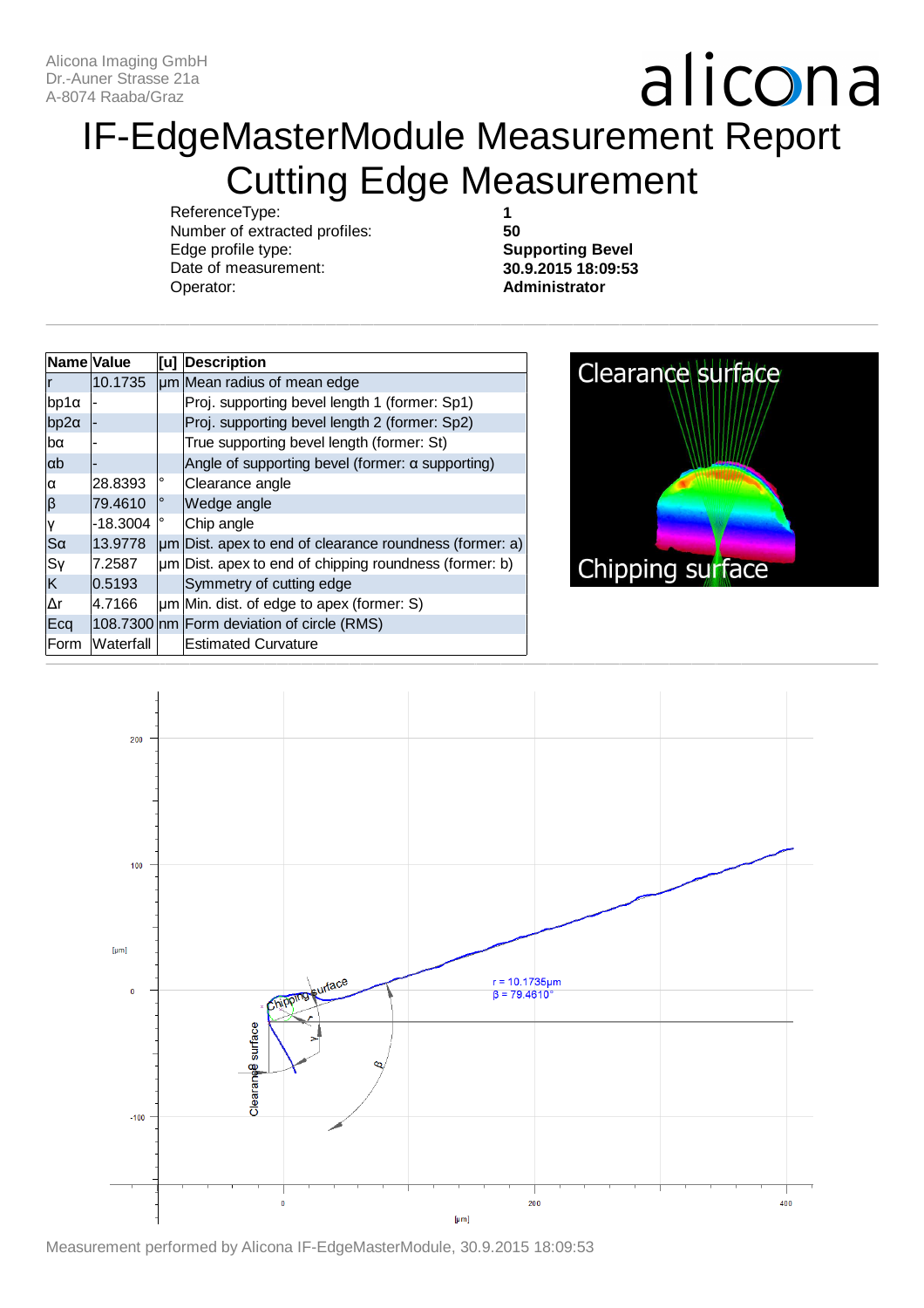#### IF-EdgeMasterModule Measurement Report Cutting Edge Measurement

ReferenceType: Number of extracted profiles: Edge profile type: Date of measurement: Operator:

**1 50**

**Supporting Bevel 11.9.2015 17:41:58 Administrator**



Measurement performed by Alicona IF-EdgeMasterModule, 11.9.2015 17:41:58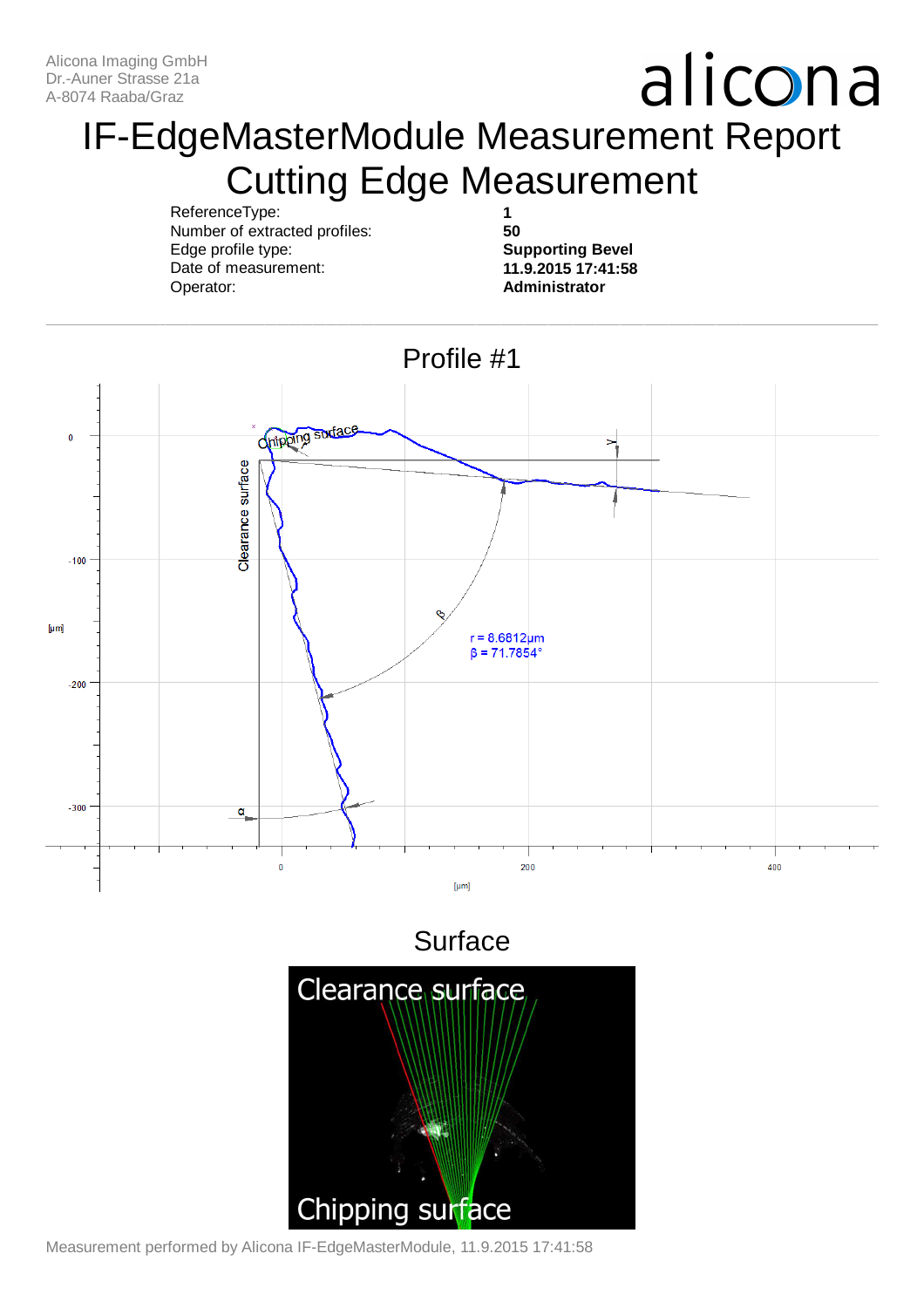#### Profile Parameter Statistics

|            | $visible$ $r \, \text{[µm]}$ |         | Ecg [nm]           | $ bp1\alpha$ [µm] $ bp2\alpha$ [µm] $ ba$ [µm] |           |           | αb [°]           | ∣α [°] | β [°]                      | Y [°]   | $S\alpha$ [µm] | Sy [µm]  |               | Δr [µm]         |
|------------|------------------------------|---------|--------------------|------------------------------------------------|-----------|-----------|------------------|--------|----------------------------|---------|----------------|----------|---------------|-----------------|
| Mean:      |                              | 23.8269 | 1239.0470 833.4043 |                                                | 864.5279  | 848,9260  | -115.4776        |        | 11.5944   73.8530   4.5526 |         | 45.7137        | 50.9085  |               | 1.2093 20.1007  |
| Std. Dev.: |                              | 14.8224 | 1085.8676          | 1640.6467                                      | 1634.8453 | 1662.4654 | 73.6486          | 4.6145 | .9369                      | 3.5765  | 25.8518        | 56.5655  | 1.0876        | 16.7557         |
| Minimum:   |                              | 6.1627  | 124.7195           | 3.9833                                         | 42.5725   | 4.0430    | -259.4899 3.3768 |        | 68.4905   -1.1220          |         | 7.5940         | 3.5622   | 0.1394 4.1486 |                 |
| Maximum:   |                              | 50.5117 |                    | 3650.5746 6467.4478 6494.1519 6546.1889        |           |           | $-75.5966$       |        | 17.8539   77.1363          | 10.4129 | 114.1779       | 173,2707 |               | 3.3383  71.9226 |
| Median:    |                              |         | 23.3890 918.2159   | 363.6268                                       | 399,0186  | 373.5666  | $-81.1043$       |        | 13.7149  73.8837  3.2389   |         | 45.0854        | 24.4263  | 0.6633        | 13.6125         |
| Robust:    |                              | 8.8465  | 266.5304           | 308,7760                                       | 344.8482  | 315.5874  | -79.9419         |        | 13.9036  74.1178  3.0175   |         | 42.3005        | 15.5873  | 0.3370 8.8407 |                 |



#### Edge Parameter Ecq